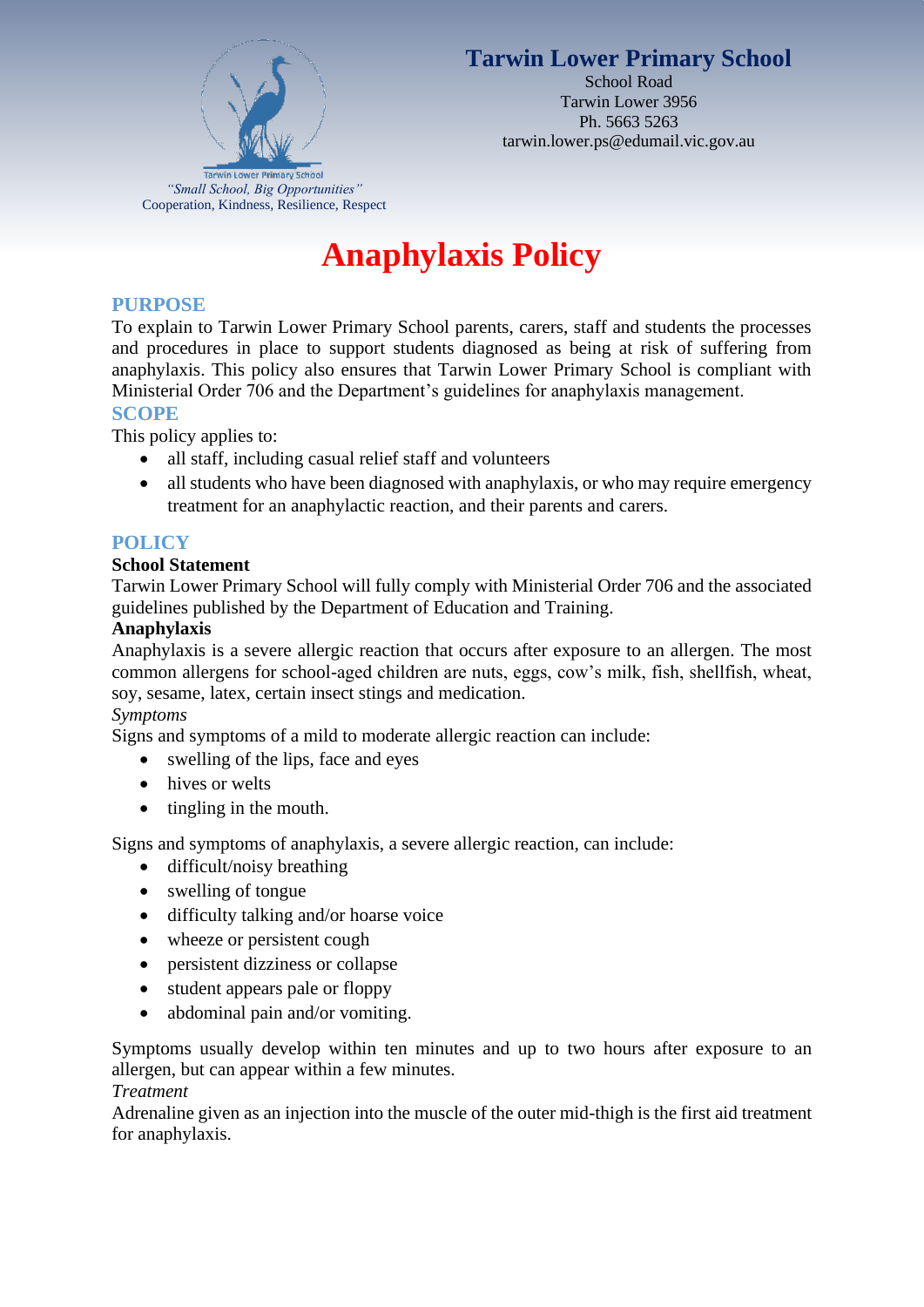Individuals diagnosed as being at risk of anaphylaxis are prescribed an adrenaline autoinjector for use in an emergency. These adrenaline autoinjectors are designed so that anyone can use them in an emergency.

#### **Individual Anaphylaxis Management Plans**

All students at Tarwin Lower Primary School who are diagnosed by a medical practitioner as being at risk of suffering from an anaphylactic reaction must have an Individual Anaphylaxis Management Plan. When notified of an anaphylaxis diagnosis, the principal of Tarwin Lower Primary School is responsible for developing a plan in consultation with the student's parents/carers.

Where necessary, an Individual Anaphylaxis Management Plan will be in place as soon as practicable after a student enrols at Tarwin Lower Primary School and where possible, before the student's first day.

Parents and carers must:

- obtain an ASCIA Action Plan for Anaphylaxis from the student's medical practitioner and provide a copy to the school as soon as practicable
- immediately inform the school in writing if there is a relevant change in the student's medical condition and obtain an updated ASCIA Action Plan for Anaphylaxis
- provide an up-to-date photo of the student for the ASCIA Action Plan for Anaphylaxis when that Plan is provided to the school and each time it is reviewed
- provide the school with a current adrenaline autoiniector for the student that has not expired;
- participate in annual reviews of the student's Plan.

Each student's Individual Anaphylaxis Management Plan must include:

- information about the student's medical condition that relates to allergies and the potential for anaphylactic reaction, including the type of allergies the student has
- information about the signs or symptoms the student might exhibit in the event of an allergic reaction based on a written diagnosis from a medical practitioner
- strategies to minimise the risk of exposure to known allergens while the student is under the care or supervision of school staff, including in the school yard, at camps and excursions, or at special events conducted, organised or attended by the school
- the name of the person(s) responsible for implementing the risk minimisation strategies, which have been identified in the Plan
- information about where the student's medication will be stored
- the student's emergency contact details
- an up-to-date ASCIA Action Plan for Anaphylaxis completed by the student's medical practitioner.

#### *Review and updates to Individual Anaphylaxis Management Plans*

A student's Individual Anaphylaxis Management Plan will be reviewed and updated on an annual basis in consultation with the student's parents/carers. The plan will also be reviewed and, where necessary, updated in the following circumstances:

- as soon as practicable after the student has an anaphylactic reaction at school
- if the student's medical condition, insofar as it relates to allergy and the potential for anaphylactic reaction, changes
- when the student is participating in an off-site activity, including camps and excursions, or at special events including fetes and concerts.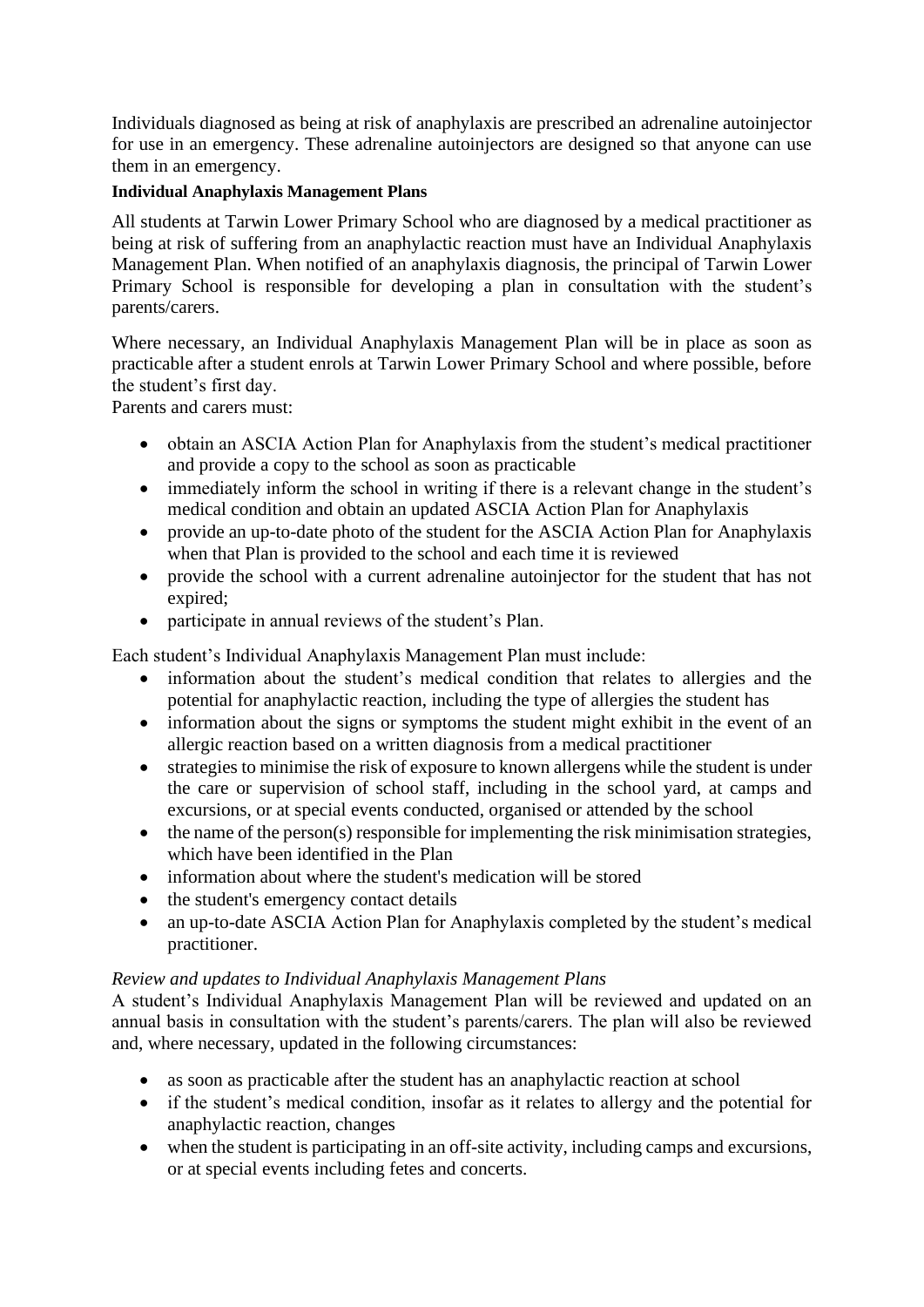Our school may also consider updating a student's Individual Anaphylaxis Management Plan if there is an identified and significant increase in the student's potential risk of exposure to allergens at school.

#### **Location of plans and adrenaline autoinjectors**

A copy of each student's Individual Anaphylaxis Management Plan will be stored with their ASCIA Action Plan for Anaphylaxis in the sick bay, together with the student's adrenaline autoinjector. Adrenaline autoinjectors must be labelled with the student's name.

Adrenaline autoinjectors for general use are available at the First Aid Room, and are labelled "general use".

#### **Risk Minimisation Strategies**

To reduce the risk of a student suffering from an anaphylactic reaction at Tarwin Lower Primary School, we have put in place the following strategies:

- staff and students are regularly reminded to wash their hands after eating;
- students are discouraged from sharing food
- garbage bins at school are to remain covered with lids to reduce the risk of attracting insects
- gloves must be worn when picking up papers or rubbish in the playground;
- a general use EpiPen will be stored at the school canteen, office and in the yard duty bag for ease of access.
- Planning for off-site activities will include risk minimisation strategies for students at risk of anaphylaxis including supervision requirements, appropriate number of trained staff, emergency response procedures and other risk controls appropriate to the activity and students attending.

#### **Adrenaline autoinjectors for general use**

Tarwin Lower Primary School will maintain a supply of adrenaline autoinjector(s) for general use, as a back-up to those provided by parents and carers for specific students, and also for students who may suffer from a first time reaction at school.

Adrenaline autoinjectors for general use will be stored in the sick bay and labelled "general use".

The principal is responsible for arranging the purchase of adrenaline autoinjectors for general use, and will consider:

- the number of students enrolled at Tarwin Lower Primary School at risk of anaphylaxis
- the accessibility of adrenaline autoinjectors supplied by parents
- the availability of a sufficient supply of autoinjectors for general use in different locations at the school, as well as at camps, excursions and events
- the limited life span of adrenaline autoinjectors, and the need for general use adrenaline autoinjectors to be replaced when used or prior to expiry.

#### **Emergency Response**

In the event of an anaphylactic reaction, the emergency response procedures in this policy must be followed, together with the school's general first aid procedures, emergency response procedures and the student's Individual Anaphylaxis Management Plan.

A complete and up-to-date list of students identified as being at risk of anaphylaxis is maintained by office staff and stored in the first aid room. For camps, excursions and special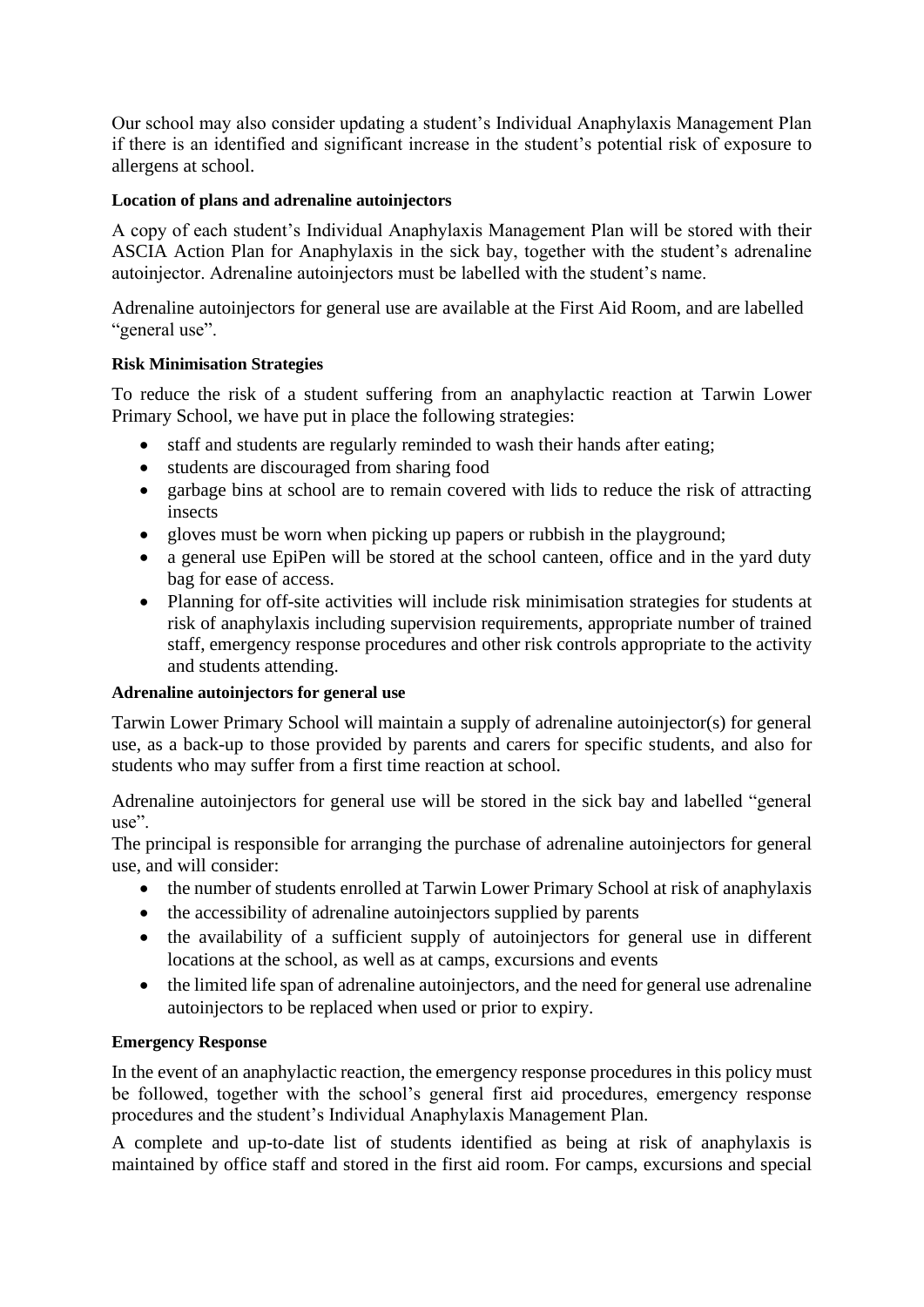events, a designated staff member will be responsible for maintaining a list of students at risk of anaphylaxis attending the special event, together with their Individual Anaphylaxis Management Plans and adrenaline autoinjectors, where appropriate.

If a student experiences an anaphylactic reaction at school or during a school activity, school staff must:

| <b>Step</b> | <b>Action</b>                                                                                                                                                                                                                                                         |
|-------------|-----------------------------------------------------------------------------------------------------------------------------------------------------------------------------------------------------------------------------------------------------------------------|
| 1.          | Lay the person flat<br>$\bullet$                                                                                                                                                                                                                                      |
|             | Do not allow them to stand or walk<br>$\bullet$                                                                                                                                                                                                                       |
|             | If breathing is difficult, allow them to sit<br>$\bullet$                                                                                                                                                                                                             |
|             | Be calm and reassuring<br>$\bullet$                                                                                                                                                                                                                                   |
|             | Do not leave them alone<br>$\bullet$                                                                                                                                                                                                                                  |
|             | Seek assistance from another staff member or reliable student to locate the<br>$\bullet$<br>student's adrenaline autoinjector or the school's general use autoinjector,<br>and the student's Individual Anaphylaxis Management Plan, stored at the<br>first aid room. |
|             |                                                                                                                                                                                                                                                                       |
|             | If the student's plan is not immediately available, or they appear to be<br>experiencing a first time reaction, follow steps 2 to 5                                                                                                                                   |
| 2.          | Administer an EpiPen or EpiPen Jr (if the student is under 20kg)                                                                                                                                                                                                      |
|             | Remove from plastic container<br>$\bullet$                                                                                                                                                                                                                            |
|             | Form a fist around the EpiPen and pull off the blue safety release (cap)<br>$\bullet$                                                                                                                                                                                 |
|             | Place orange end against the student's outer mid-thigh (with or without<br>$\bullet$<br>clothing)                                                                                                                                                                     |
|             | Push down hard until a click is heard or felt and hold in place for 3 seconds<br>$\bullet$                                                                                                                                                                            |
|             | Remove EpiPen<br>$\bullet$                                                                                                                                                                                                                                            |
|             | Note the time the EpiPen is administered<br>$\bullet$                                                                                                                                                                                                                 |
|             | Retain the used EpiPen to be handed to ambulance paramedics along with<br>$\bullet$                                                                                                                                                                                   |
|             | the time of administration                                                                                                                                                                                                                                            |
| 3.          | Call an ambulance (000)                                                                                                                                                                                                                                               |
| 4.          | If there is no improvement or severe symptoms progress (as described in the                                                                                                                                                                                           |
|             | ASCIA Action Plan for Anaphylaxis), further adrenaline doses may be                                                                                                                                                                                                   |
|             | administered every five minutes, if other adrenaline autoinjectors are available.                                                                                                                                                                                     |
| 5.          | Contact the student's emergency contacts.                                                                                                                                                                                                                             |

If a student appears to be having a severe allergic reaction, but has not been previously diagnosed with an allergy or being at risk of anaphylaxis, school staff should follow steps 2 – 5 as above.

[Note: If in doubt, it is better to use an adrenaline autoinjector than not use it, even if in hindsight the reaction is not anaphylaxis. Under-treatment of anaphylaxis is more harmful and potentially life threatening than over-treatment of a mild to moderate allergic reaction. Refer to page 41 of the [Anaphylaxis Guidelines\]](http://www.education.vic.gov.au/school/teachers/health/pages/anaphylaxisschl.aspx).

#### **Communication Plan**

This policy will be available on Tarwin Lower Primary School's website so that parents and other members of the school community can easily access information about Tarwin Lower Primary School's anaphylaxis management procedures. The parents and carers of students who are enrolled at Tarwin Lower Primary School and are identified as being at risk of anaphylaxis will also be provided with a copy of this policy.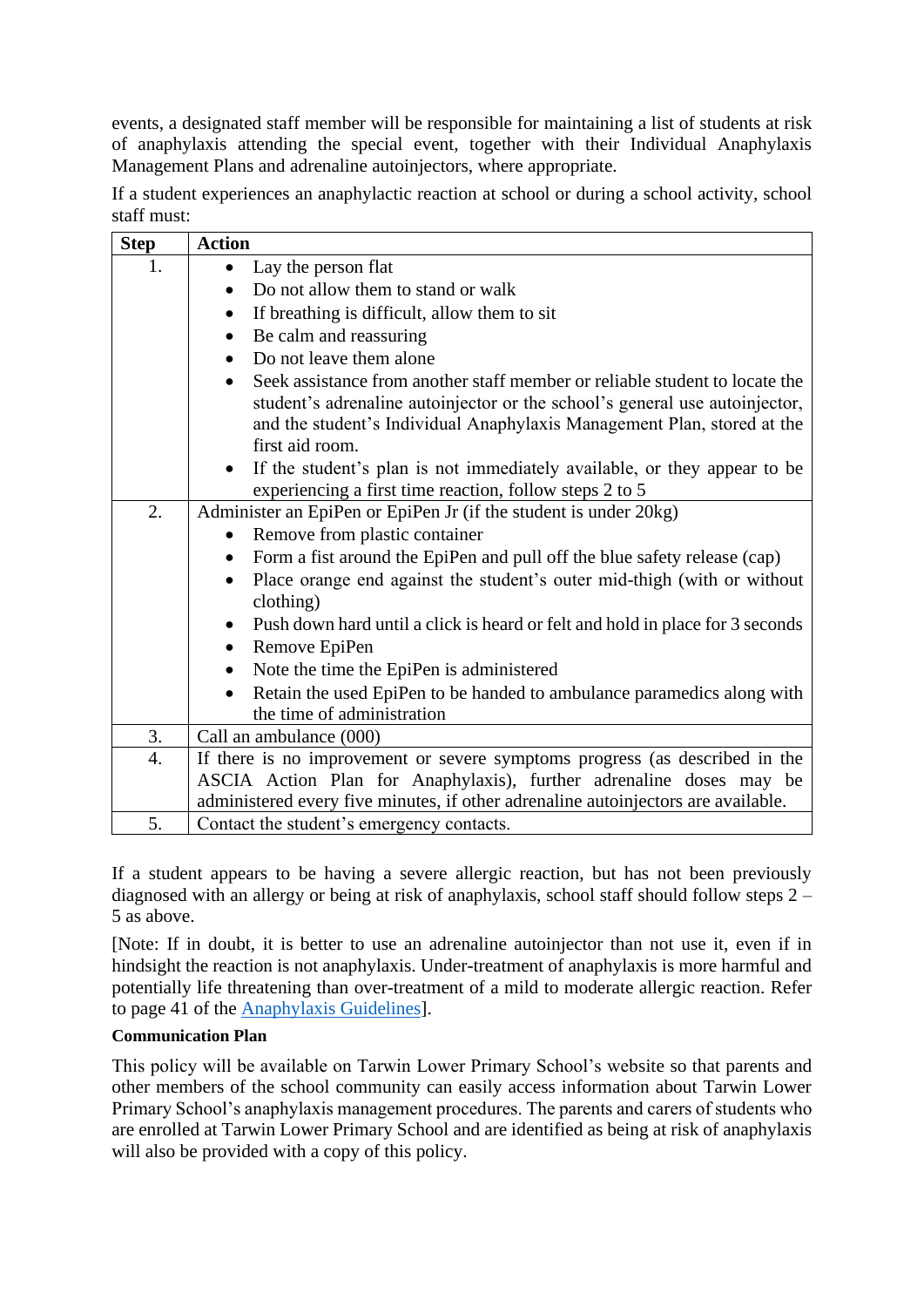The principal is responsible for ensuring that all relevant staff, including casual relief staff, canteen staff and volunteers are aware of this policy and Tarwin Lower Primary School's procedures for anaphylaxis management. Casual relief staff and volunteers who are responsible for the care and/or supervision of students who are identified as being at risk of anaphylaxis will also receive a verbal briefing on this policy, their role in responding to an anaphylactic reaction and where required, the identity of students at risk as part of the induction process. The principal is also responsible for ensuring relevant staff are trained and briefed in anaphylaxis management, consistent with the Department's *Anaphylaxis Guidelines.*

#### **Staff training**

The principal will ensure that all school staff are appropriately trained in anaphylaxis management.

Staff are required to undertake training must have completed:

- an approved face-to-face anaphylaxis management training course in the last three years, or
- an approved online anaphylaxis management training course in the last two years.

Tarwin Lower Primary School uses the following training course, ASCIA eTraining course (with 22303VIC, or 22300VIC or 10313NAT].

Staff are also required to attend a briefing on anaphylaxis management and this policy at least twice per year (with the first briefing to be held at the beginning of the school year), facilitated by a staff member who has successfully completed an anaphylaxis management course within the last 2 years including the Principal. Each briefing will address:

- this policy
- the causes, symptoms and treatment of anaphylaxis
- the identities of students with a medical condition that relates to allergies and the potential for anaphylactic reaction, and where their medication is located
- how to use an adrenaline autoinjector, including hands on practice with a trainer adrenaline autoinjector
- the school's general first aid and emergency response procedures
- the location of, and access to, adrenaline autoinjectors that have been provided by parents or purchased by the school for general use.

When a new student enrols at Tarwin Lower Primary School who is at risk of anaphylaxis, the principal will develop an interim plan in consultation with the student's parents and ensure that appropriate staff are trained and briefed as soon as possible.

The principal will ensure that while students at risk of anaphylaxis are under the care or supervision of the school outside of normal class activities, including in the school yard, at camps and excursions, or at special event days, there is a sufficient number of school staff present who have been trained in anaphylaxis management.

#### **FURTHER INFORMATION AND RESOURCES**

- School Policy and Advisory Guide:
	- o [Anaphylaxis](http://www.education.vic.gov.au/school/principals/spag/health/Pages/anaphylaxis.aspx)
	- o [Anaphylaxis management in schools](http://www.education.vic.gov.au/school/teachers/health/pages/anaphylaxisschl.aspx)
- Allergy & Anaphylaxis Australia: [Risk minimisation strategies](https://edugate.eduweb.vic.gov.au/edulibrary/Schools/teachers/health/riskminimisation.pdf)